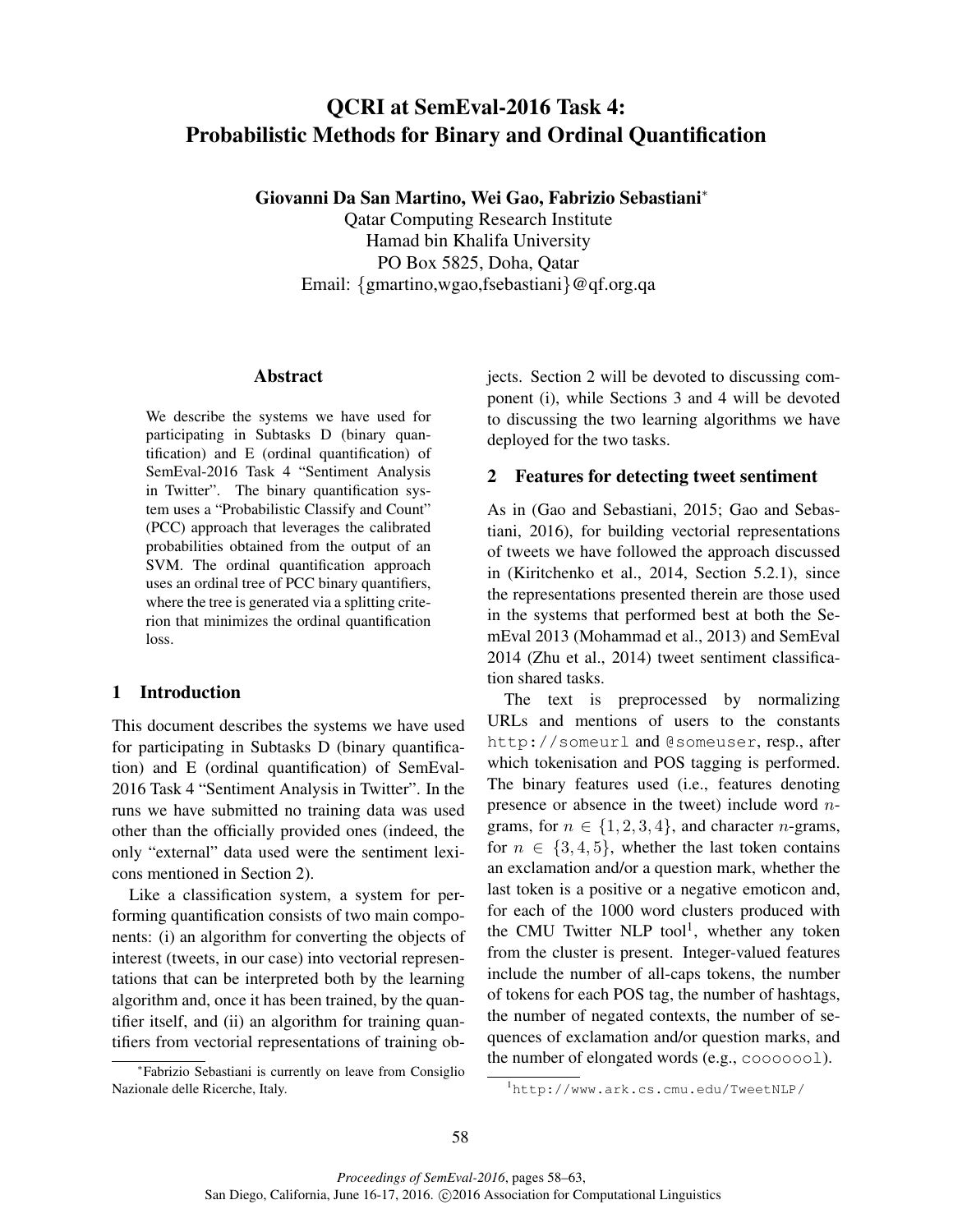A key addition to the above is represented by features derived from both automatically generated and manually generated sentiment lexicons; for these features, we use the same sentiment lexicons as used in (Kiritchenko et al., 2014), which are all publicly available. We omit further details concerning our vectorial representations (and, in particular, how the sentiment lexicons contribute to them), both for brevity reasons and because these vectorial representations are not the central focus of this paper; the interested reader is invited to consult (Kiritchenko et al., 2014, Section 5.2.1) for details.

# 3 Subtask D: Tweet quantification according to a two-point scale

For the binary quantification task, we have performed a thorough set of preliminary experiments using 8 quantification methods from the literature, i.e., Classify and Count (CC), Probabilistic Classify and Count (PCC) (Bella et al., 2010), Adjusted Classify and Count (ACC) (Gart and Buck, 1966), Probabilistic Adjusted Classify and Count (PACC) (Bella et al., 2010), Expectation Maximization for Quantification (EMQ) (Saerens et al., 2002), SVMs optimized for KLD (SVM(KLD)) (Esuli and Sebastiani, 2015), SVMs optimized for NKLD (SVM(NKLD)) (Esuli and Sebastiani, 2014), and SVMs optimized for Q (SVM(Q)) (Barranquero et al., 2015).

All 8 methods are described in detail in (Gao and Sebastiani, 2016), where we test them on a ternary<sup>2</sup> tweet sentiment quantification task using 11 datasets and 6 evaluation measures. The aim of (Gao and Sebastiani, 2016) was to test whether the conclusions drawn from a previous experiment (Esuli and Sebastiani, 2015), where quantification was according to topic and where texts were significantly longer than tweets, were confirmed also in a context in which quantification is according to sentiment and the items are significantly shorter.

The preliminary experiments we performed for the present work were carried out by training our models on TRAIN+DEV and testing on DEVTEST. For the first 5 methods mentioned at the beginning of this section we make use of a standard SVM with a

linear kernel, in the implementation made available in the LIBSVM system<sup>3</sup> (Chang and Lin, 2011). For the other 3 methods we make use of an SVM for structured output prediction, in the implementation made available in the SVM-perf system<sup>4</sup> (Joachims, 2005). For all 8 methods we optimize the  $C$  parameter (which sets the tradeoff between the training error and the margin) directly on DEVTEST by performing a grid search on all values of type  $10^x$  with  $x \in \{-6, ..., 7\}$ ; we instead leave the other parameters at their default value. The PCC, PACC, EMQ methods require the classifier to also generate posterior probabilities; since SVMs do not natively generate posterior probabilities, for these three methods we use the -b option of LIBSVM, which converts the scores originally generated by SVMs into posterior probabilities according to the algorithm of (Wu et al., 2004).

The results of these preliminary experiments, which are reported in Table 1, indicated PCC as the best performer. These experiments by and large confirmed the results of (Gao and Sebastiani, 2016), where PCC was the best performer for 34 of the 66 combinations of 11 datasets  $\times$  6 evaluation measures. Instead, for none of the 66 combinations SVM(KLD), which had been the best performer in the experiments of (Esuli and Sebastiani, 2015) (where it also outperformed PCC), was the best performer. In (Gao and Sebastiani, 2016) we conjectured that this difference may be due to the fact that in quantification by sentiment, class prevalences tend to be fairly high  $(> .10)$ , and that the experiments of (Esuli and Sebastiani, 2015) mostly concerned classes with low prevalence  $(< .10)$  or very low prevalence  $(< .01)$ , which tend to be the norm in classification by topic.

As a result of all this, in this work we decided to use PCC; Section 3.1 describes the PCC method in detail.

<sup>2</sup>Differently from the present task, the datasets we used in (Gao and Sebastiani, 2016) also used the Neutral class.

<sup>3</sup>LIBSVM is available from http://www.csie.ntu. edu.tw/˜cjlin/libsvm/

<sup>4</sup> SVM-perf is available from http://svmlight. joachims.org/svm\_struct.html . The modules that customize it to  $KLD$  and  $NKLD$  were made available by Andrea Esuli, while the module that customizes it to Q was made available by José Barranquero.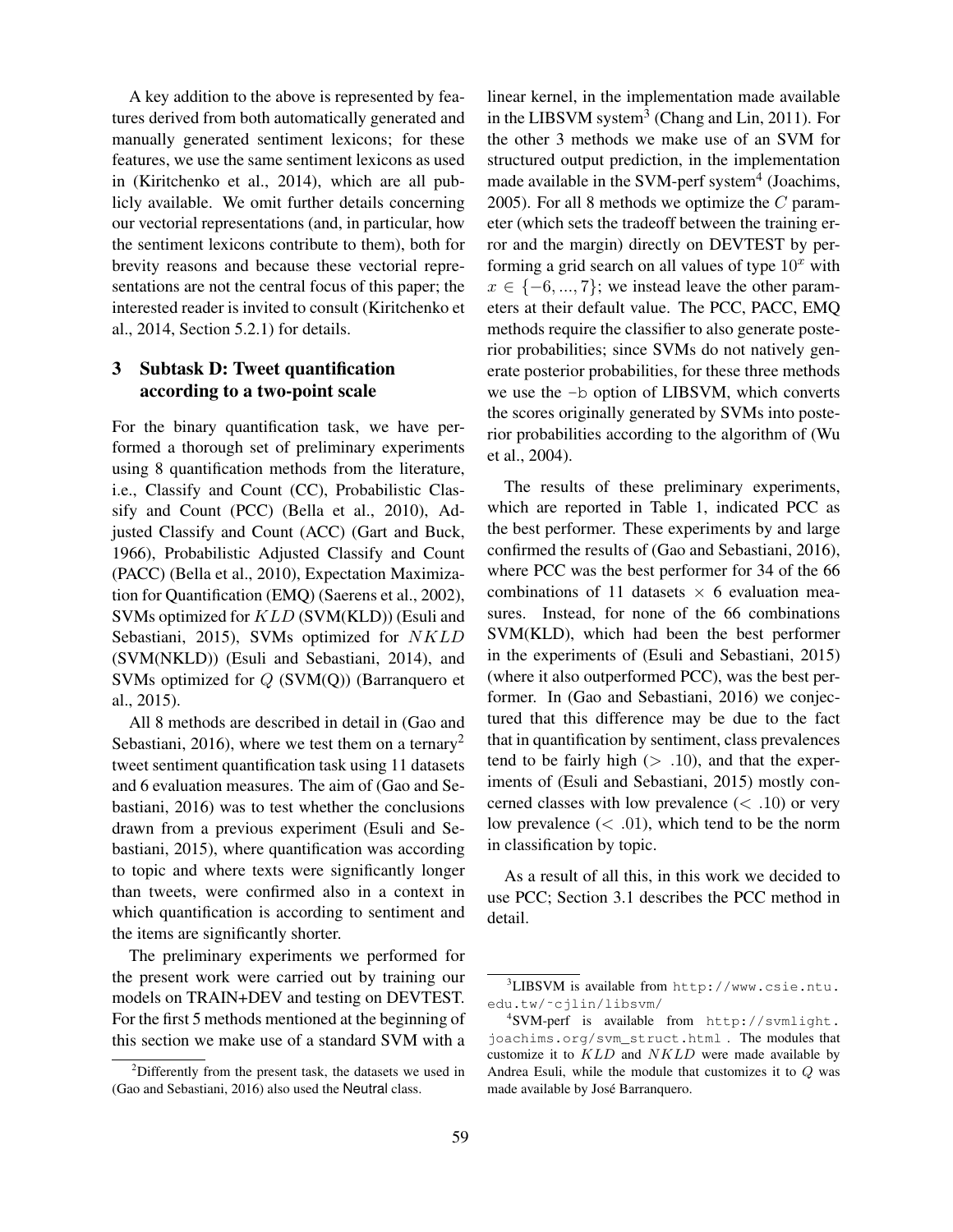Table 1: Results of our preliminary experiments for 8 quantification methods. The 2nd column indicates accuracy as measured via KLD (lower values are better), while the 3rd column indicates the value of the  $C$  parameter used, and which had proved optimal when training on TRAIN+DEV and testing on DEVTEST; boldface indicates the best performer.

|             | K L D     | 6        |
|-------------|-----------|----------|
| CC          | 0.0528275 | 0.00001  |
| <b>PCC</b>  | 0.0278864 | 0.000001 |
| <b>ACC</b>  | 0.0844489 | 0.0001   |
| <b>PACC</b> | 0.0509028 | 0.0001   |
| <b>EMO</b>  | 0.2215310 | 0.001    |
| SVM(KLD)    | 0.0356832 | 0.001    |
| SVM(NKLD)   | 0.1415660 | 0.001    |
| SVM(O)      | 0.0989133 | 0.1      |

#### 3.1 Probabilistic Classify and Count (PCC)

The PCC method, originally introduced in (Bella et al., 2010), consists in generating a classifier from  $Tr$ , classifying the objects in  $Te$ , and computing  $p_{Te}(c)$  as the *expected* fraction of objects predicted to belong to c. If by  $p(c|\mathbf{x})$  we indicate the posterior probability, i.e., the probability of membership in  $c$ of test object x as estimated by the classifier, and by  $E[x]$  we indicate the expected value of x, this corresponds to computing

$$
\hat{p}_{Te}^{PCC}(c) = E[p_{Te}(\hat{c})]
$$

$$
= \frac{1}{|Te|} \sum_{\mathbf{x} \in Te} p(c|\mathbf{x}) \tag{1}
$$

where  $\hat{p}_{S}^{M}(c)$  indicates the prevalence of class c in set  $S$  as estimated via method  $M$  (the "hat" symbol indicates estimation). The rationale of PCC is that posterior probabilities contain richer information than binary decisions, which are usually obtained from posterior probabilities by thresholding.

For our final run, we have retrained the system on TRAIN+DEV+DEVTEST, using the parameter values which had performed best on DEVTEST in the preliminary experiments. On the official test set (Nakov et al., 2016) we obtained a KLD score of 0.055, and thus ranked 5th in a set of 14 participating teams.

# 4 Subtask E: Tweet quantification according to a five-point scale

Our goal in tackling the ordinal quantification task has been to devise a new learning algorithm for ordinal quantification. We decided to aim for an algorithm that (a) leverages the information inherent in the class ordering, and (b) performs quantification according to the *Probabilistic Classify and Count* (PCC) method ((Bella et al., 2010) – see also (Gao and Sebastiani, 2016, §4.2)), since this has proven the best-performing method in the tweet quantification experiments of (Gao and Sebastiani, 2016).

Ordinal quantification will be tackled by arranging the classes in the totally ordered set  $C =$  ${c_1, ..., c_{|\mathcal{C}|}}$  into a binary tree. Given any  $j \in \mathcal{C}$  $\{1, \ldots, (|\mathcal{C}|-1)\}, \underline{\mathcal{C}}_j = \{c_1, \ldots, c_j\}$  will be called a *prefix* of C, and  $\overline{C}_j = \{c_{j+1}, \ldots, c_{|\mathcal{C}|}\}\$  will be called a *suffix* of C. Given any  $j \in \{1, \ldots, (|\mathcal{C}|-1)\}\$  and a set S of items labeled according to C, by  $S_i$  we denote the set of items in S whose class is in  $\underline{\mathcal{C}}_j$ , and by  $\overline{S}_i$  we denote the set of items in S whose class is in  $C_i$ .

#### 4.1 Generating a quantification tree

The algorithm for training a quantification tree is described in concise form as Algorithm 1, and goes as follows. Assume we have a training set  $Tr$  and a held-out validation set  $Va$  of items labelled according to  $\mathcal{C}$ .

The first step (Line 3) consists in training  $(|C|-1)$ binary classifiers  $h_j$ , for  $j \in \{1, \ldots, (|\mathcal{C}|-1)\}.$ Each of these classifiers must discriminate between  $\mathcal{L}_j$  and  $\mathcal{C}_j$ ; for training  $h_j$  we will take the items in  $T_{r_j}$  as the negative training examples and the items in  $\overline{Tr}_j$  as the positive training examples. We require that these classifiers, aside from taking binary decisions (i.e., predicting if a test item is in  $\underline{\mathcal{C}}_j$  or in  $\overline{\mathcal{C}}_j$ ), also output posterior probabilities, i.e., probabilities  $p(\mathcal{C}_j|\mathbf{x})$  and  $p(\mathcal{C}_j|\mathbf{x}) = (1 - p(\mathcal{C}_j|\mathbf{x}))$ , where  $p(c|\mathbf{x})$ indicates the probability of membership in  $c$  of test object **x** as estimated by the classifier<sup>5</sup>.

The second step (Line 5) is building the ordinal quantification (binary) tree. In order to do this,

<sup>&</sup>lt;sup>5</sup>If the classifier only returns confidence scores that are not probabilities (as is the case with many non-probabilistic classifiers), the former must be converted into true probabilities. If the score is a monotonically increasing function of the classifier's confidence in the fact that the object belongs to the class, the conversion may be obtained by applying a logistic function. *Well-calibrated* probabilities (defined as the probabilities such that the prevalence  $p_S(c)$  of a class c in a set S is equal to  $\sum_{\mathbf{x} \in S} p(c|\mathbf{x})$  may be obtained by using a *generalized* logistic function; see e.g., (Berardi et al., 2015, Section 4.4) for details.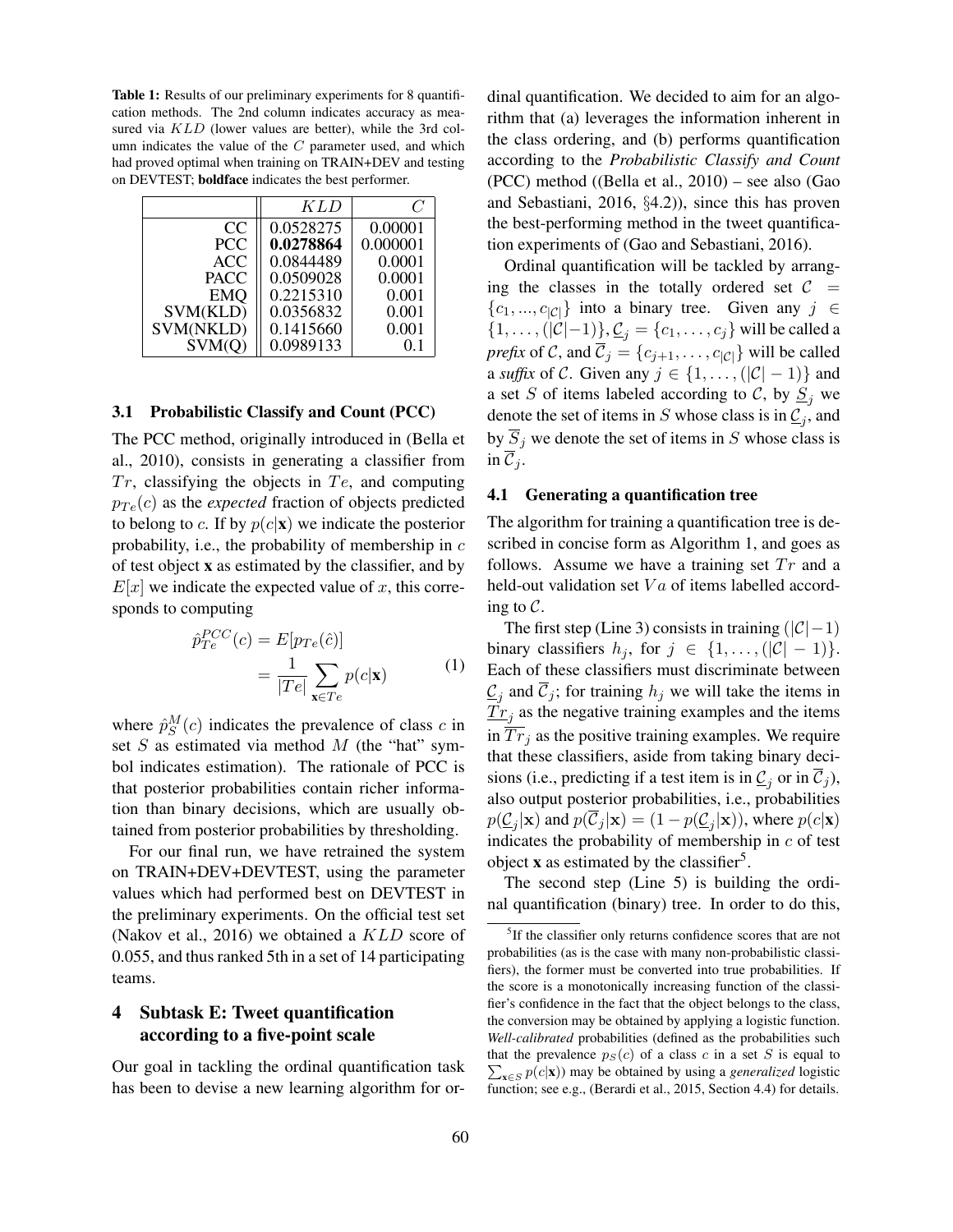```
1 Function GenerateTree (C, Tr, Va);
    /* Generates the quantification tree
          */
    Input : Ordered set C = \{c_1, ..., c_{|C|}\};Set Tr of labelled items;
                 Set Va of labelled items;
    Output: Quantification tree T_c.
 2 for j \in \{1, ..., (|\mathcal{C}|-1)\}\ do
 3 Train classifier h_j from \underline{Tr}_j and Tr_j;
 4 end
 5 T_c \leftarrow \text{Tree}(\mathcal{C}, \{h_j\}, Va);6 return T_c;
7 Function Tree (C, \mathcal{H}_c, Va);
    /* Recursive subroutine for
          generating the quantification tree
          */
    Input : Ordered set C = \{c_1, ..., c_{|\mathcal{C}|}\}\ of classes;
                Set of classifiers \mathcal{H}_{\mathcal{C}} = \{h_1, ..., h_{(|\mathcal{C}|-1)}\};Output: Quantification tree T_c.
8 if C = \{c\} then<br>9 | Generate a l
          Generate a leaf node T_c;
10 return T_c;
11 else
12 h_t \leftarrow \arg\min_{h_j \in \mathcal{H}_{\mathcal{C}}} KLD(p, \hat{p}, h_j, Va);13 Generate a node T_c and associate h_t to it;<br>
\mathcal{H}'_c \leftarrow \{h_1, ..., h_{(t-1)}\}:
14 \mathcal{H}'_c \leftarrow \{h_1, ..., h_{(t-1)}\};15 \{\mathcal{H}'_{\mathcal{C}} \leftarrow \{h_{(t+1)}, ..., h_{(|\mathcal{C}|-1)}\};16 LChild(T_c) \leftarrow Tree(\underline{\mathcal{C}}_t, \mathcal{H}'_C, Va);17 RCchild(T_c) \leftarrow Tree(C_t, \mathcal{H}_c'', Va);18 return T_c;
19 end
```
Algorithm 1: Function GenerateTree for generating an ordinal quantification tree.

among the classifiers  $h_j$  we pick the one (let us assume it is  $h_t$ ) that displays the highest quantification accuracy (Line 12) on the validation set  $Va$ , and we place it at the root of the binary tree. We then repeat the process recursively on the left and on the right branches of the binary tree (Lines 14 to 17), thus building a fully grown quantification tree. Quantification is performed according to the PCC method described in Section 3.1. We measure the quantification accuracy of classifier  $h_i$  via *Kullback-Leibler Divergence* (KLD), defined as

$$
KLD(p, \hat{p}, h_j, S) = \sum_{c \in C} p_S(c) \log \frac{p_S(c)}{\hat{p}_S(c)}
$$
 (2)

where  $\hat{p}$  is the distribution estimated via PCC using the posterior probabilities generated by  $h_i$ .

### 4.2 Estimating class prevalences via an ordinal quantification tree

The algorithm for estimating class prevalences by using an ordinal quantification tree is described in concise form as Algorithm 2, and goes as follows. Essentially, for each item  $x \in Te$  and for each class  $c \in \mathcal{C}$ , we compute (Line 6) the posterior probability  $p(c|\mathbf{x})$ ; the estimate  $\hat{p}_{Te}(c)$  is computed as the average, across all  $\mathbf{x} \in Te$ , of  $p(c|\mathbf{x})$ . The posterior probability  $p(c|\mathbf{x})$  is computed in a recursive, hierarchical way (Lines 13 to 18), i.e., as the probability that the binary classifiers that lie on the path from the root to leaf  $c$ , would classify item  $x$  exactly in leaf  $c$  (i.e., that they would route  $x$  exactly to leaf c). This probability is computed as the product of the posterior probabilities returned by the classifiers that lie on the path from the root to leaf  $c$ .

An example quantification tree for a set of  $|\mathcal{C}| = 6$ classes is displayed in Figure 1; for brevity, classes are represented by natural numbers, the total order defined on them is the order defined on the natural numbers, and sets of classes are represented by sequences of natural numbers. Note that, as exemplified in Figure 1, our algorithm generates trees for which (a) there is a 1-to-1 correspondence between classes and leaves of the tree, (b) leaves are ordered left to right in the same order of the classes in  $C$ , and (c) each internal node represents a decision between a suffix and a prefix of  $\mathcal{C}$ .

Point (c) is interesting, and deserves some discussion. Indeed, internal node "1234 vs. 56" is trained by using items labelled as 1, or 2, or 3, or 4 as negative examples and items labelled as 5, or 6 as positive examples; however, by looking at Figure 1, it would seem intuitive that items labelled as 6 should *not* be used, since the node is root to a subtree where class 6 is not an option anymore. The reason why we do use items labelled as 6 (which is the reason the node is labelled "1234 vs. 56" and not "1234 vs. 5") is that, during the classification stage, the classifier associated with the node might be asked to classify an item whose true label is 6, and which has thus been misclassified up higher in the tree. In this case, it would be important that this item be classified as 5, since this minimizes the contribution of this item to misclassification error; and the likelihood that this happens is increased if the classifier is trained to choose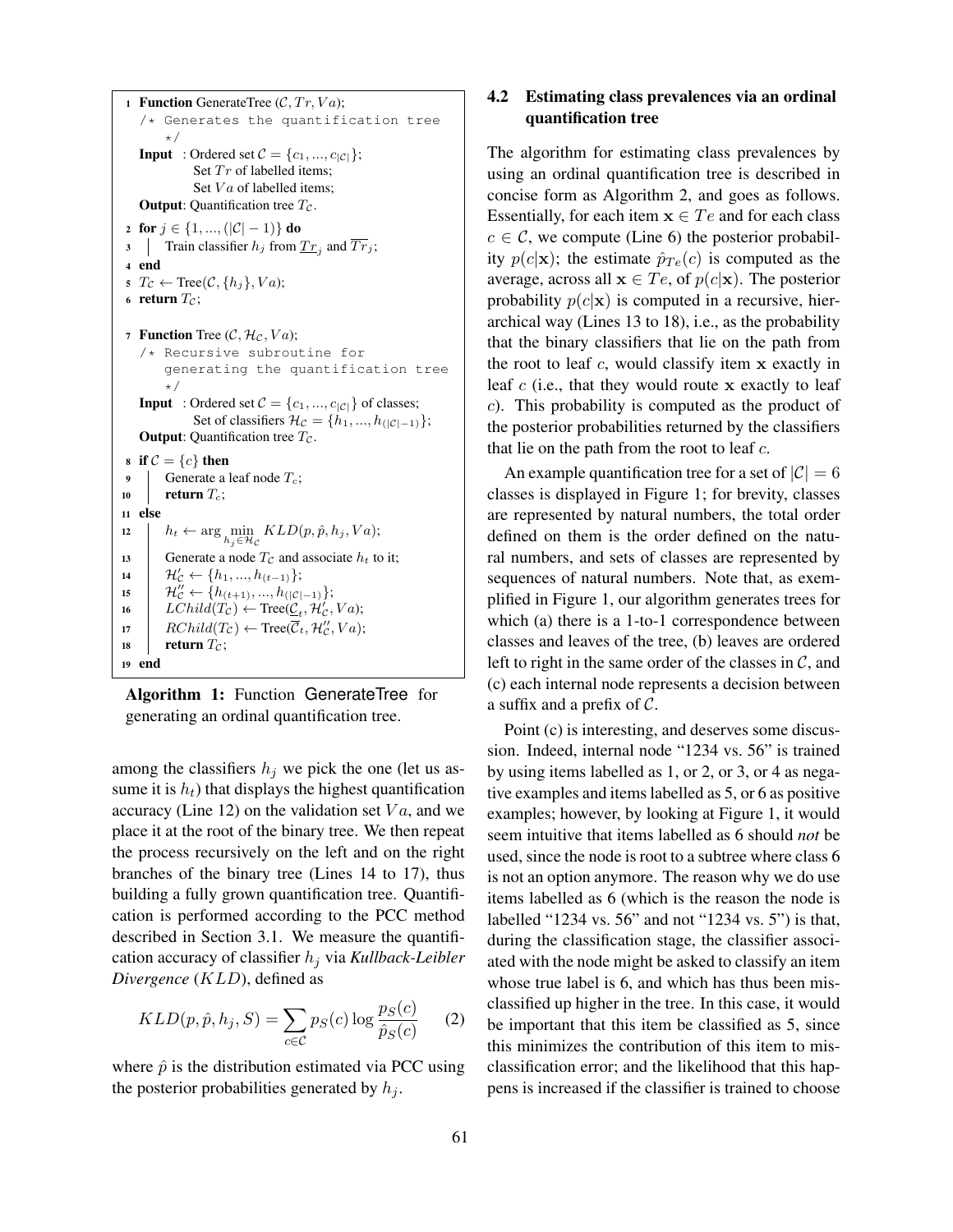```
1 Function QuantifyViaHierarchicalPCC (Te, T_c);
    /* Estimates class prevalences on Teusing the quantification tree */
   Input : Unlabelled set Te;
               Quantification tree T_c;
    Output: Estimates \hat{p}(c) for all c \in \mathcal{C};
2 for c \in \mathcal{C} do<br>3 |\hat{p}(c)| \leftarrow\hat{p}(c) \leftarrow 04 end
5 for x \in Te do
 6 CPost(\mathbf{x}, T_c, 1); /* Compute the \{p(c|\mathbf{x})\}*/
 7 for c \in \mathcal{C} do
 \hat{\mathbf{s}} \begin{array}{|c|c|c|}\n\end{array} \hat{p}(c) \leftarrow \hat{p}(c) + \frac{p(c|\mathbf{x})}{|Te|};9 end
10 end
11 return \{\hat{p}(c)\}\12 Procedure CPost (x, T_c, SubP);
    /* Recursive subroutine for computing
         all the posteriors \{p(c|\mathbf{x})\}\;\star\;\mathcal{C}Input : Unlabelled item x;
               Quantification tree T_c;
               Probability SubP of current subtree;
   Output: Posteriors \{p(c|\mathbf{x})\};
13 if T_c = \{c\} then
         /* T_c is a leaf, labelled by class
              c \star/14 p(c|\mathbf{x}) \leftarrow SubP;15 else
16 CPost(\mathbf{x}, LChild(T_{\mathcal{C}}), p(\underline{\mathcal{C}}_t|\mathbf{x}) \cdot SubP);17 CPost(x, RChild(T_{\mathcal{C}}), p(\overline{\mathcal{C}}_t|\mathbf{x}) \cdot SubP);/* p(\underline{\mathcal{C}}_t|\mathbf{x}) and p(\mathcal{C}_t|\mathbf{x}) are the
              posteriors returned by the
               classifier associated with the
               root of T_c */
18 end
```
Algorithm 2: Function QuantifyViaHierarchicalPCC for estimating prevalences via an ordinal quantification tree.

between 1234 and 56, rather than between 1234 and 5.

Note also that this is one aspect for which our algorithm is a true *ordinal* classification algorithm; if there were no order defined on the classes this policy would make no sense.

A second reason why our algorithm is an inherently ordinal quantification algorithm is that the groups of classes (such as 1234 and 56) between which a binary classifier needs to discriminate are



Figure 1: An example ordinal quantification tree.

groups of classes that are *contiguous* in the order defined on  $C$ . It is because of this contiguity that the structure of the trees we generate makes sense: if, say, classes  $\{1, ..., 6\}$  represent degrees of positivity of product reviews, with 1 representing most negative and 6 representing most positive, the group 56 may be taken to represent the positive reviews (to different degrees), while 1234 may be taken to represent the reviews that are not positive; a group such as, say, 256, would instead be very hard to interpret, since it is formed of non-contiguous classes that have little in common with each other.

Finally, we remark that our ordinal quantification algorithm does not depend on the fact that PCC is the chosen quantification method, and could be adapted to work with other such methods, such as e.g., SVM(KLD). Indeed, if SVM(KLD) is the chosen quantification method, in Algorithm 1 we only need to change the learning method we use (Line 3), and change the recursive subroutine CPost (Lines 12 to 17) in such a way that, by recursively making binary choices down the tree, it picks exactly one out of the  $|\mathcal{C}|$  leaf classes instead of computing the posterior probabilities for all of them<sup>6</sup>.

<sup>6</sup>The code that implements the PCC method for binary quantification, and our method for ordinal quantification, is available from http://alt.qcri.org/tools/ quantification/